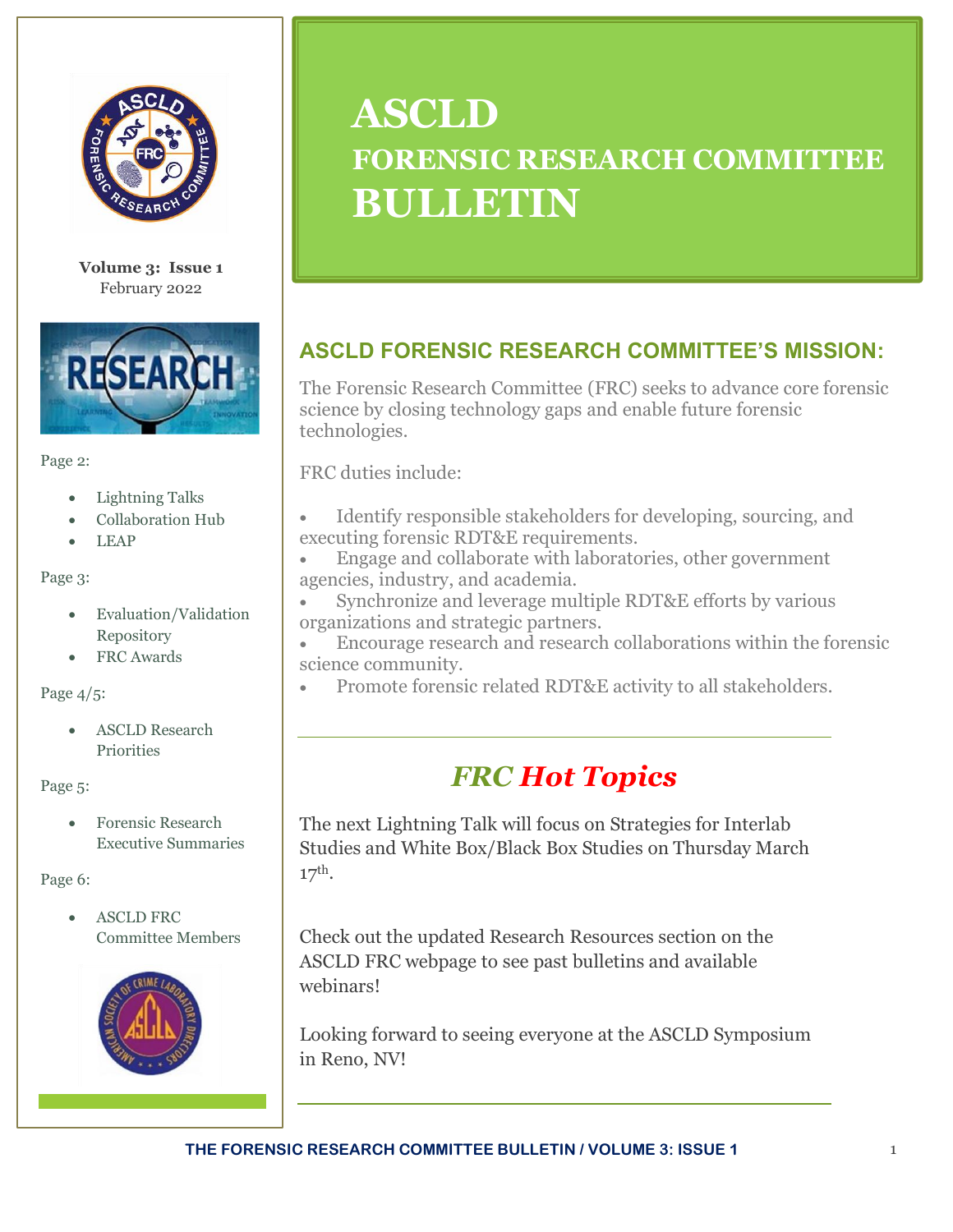## **LIGHTNING TALKS**

Lightning Talks are monthly talks given at lunchtime to provide the community with brief snapshots of recent research findings across the field.

Missed a Lightning Talk, watch the replay [here:](https://www.youtube.com/playlist?list=PLcJytUig4FZJ95Cs_BoNivKDIW3otC3AP)

Episode 7: Cognitive Bias in Forensic Science

Episode 8: Tackling Stress and Trauma in Forensics: Starting the Path to Resilience

Episode 9: Oral Fluid Toxicology

### **COLLABORATION HUB**

If you are a researcher looking for practitioners to participate in your study, complete the project [form](https://www.ascld.org/researchers-seeking-practitioners-study-form/) to advertise your project to practitioners looking for research opportunities. If you are a practitioner looking to become involved in research opportunities, [search](https://www.ascld.org/researcher-practitioner-collaboration-directory/) the Researcher/Practitioner Collaboration Directory for projects in need of participants.

Recent collaborations include:

- *Calculation of likelihood ratios from forensic comparison of fired cartdidge cases* from Dr. Rachel Bolton-King and Dr. Geoffrey Morrison of Staffordshire University and Aston University
- *DNAmix 2021* from Austin Hicklin and Jon Davoren of Noblis and Bode Technology

# **LABORATORIES & EDUCATORS ALLIANCE PROGRAM (LEAP)**

This joint effort between the American Society of Crime Lab Directors (ASCLD) and the Council of Forensic Science Educators (COFSE) identifies forensic science needs and provides a platform for laboratories, researchers, and students to seek projects aligning with their mutual research capabilities.

Is your laboratory interested in hosting an intern or partnering with a university? Are you interested in conducting research, assisting with evaluations/validations, or interested in internship opportunities for your students at a forensic science laboratory?





Over 100 participating LEAP Labs and Universities



Sign up for LEAP today! [Crime Lab Sign Up](https://www.ascld.org/wp-content/uploads/2020/06/LEAP-Lab-Sign-up-Form-2020.pdf)  [University Sign Up](https://www.ascld.org/wp-content/uploads/2020/06/LEAP-University-Sign-up-Form_2020.pdf)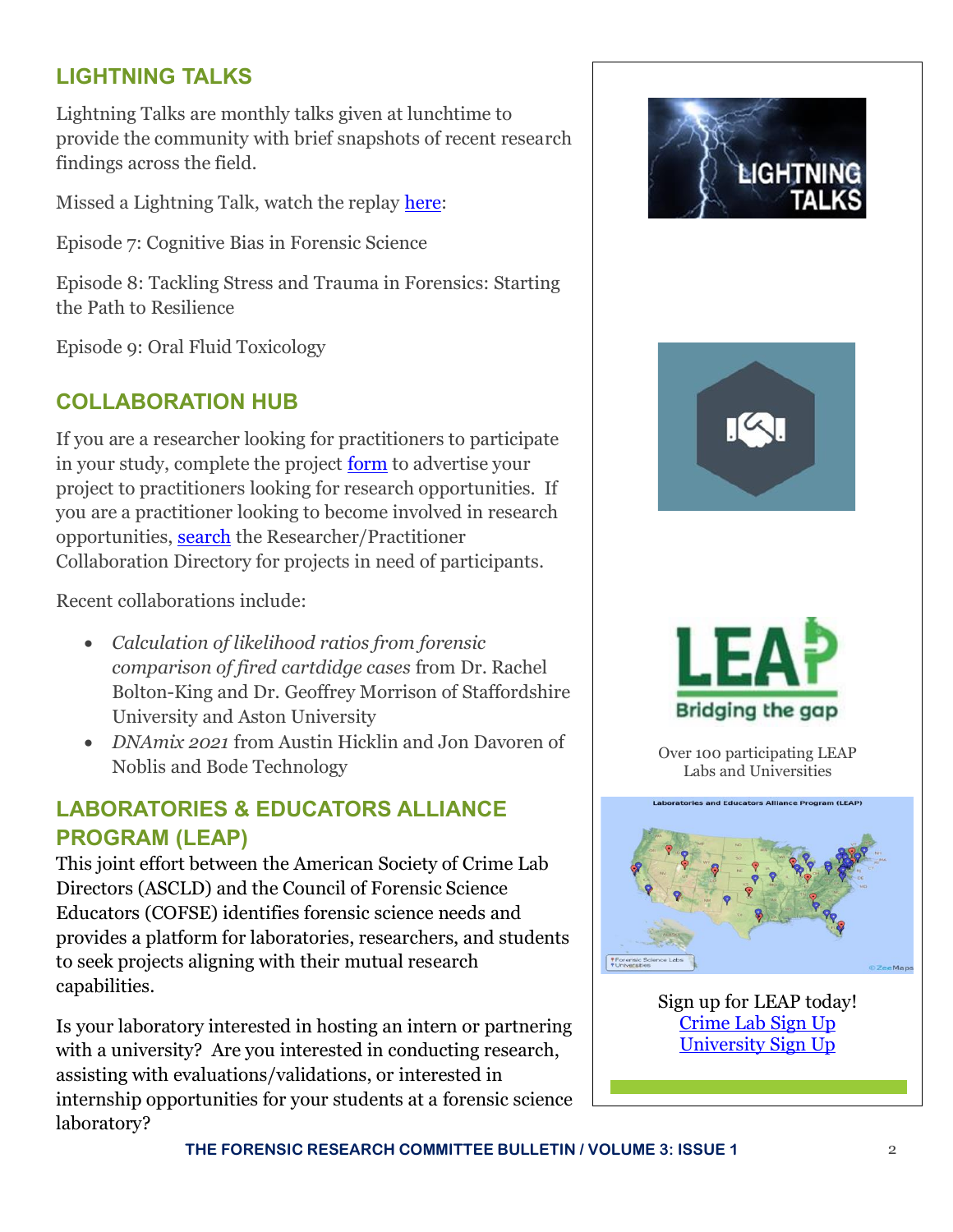Research is creating new knowledge.





 *Peppermill Resort Reno, NV*

# **2.0.2.2 ASCLD Symposium**

Facing the Challenge: Mission Possible

> April 24-28, 2022 Reno, NV

Experience ASCLD 2022 [HOME \(eventscloud.com\)](https://na.eventscloud.com/website/31106/)

### **EVALUATION AND VALIDATION REPOSITORY**

The goal is to compile a list of unique validations and evaluations conducted by forensic labs and universities. The repository will catalog these efforts and provide the contact information of the people responsible for the work. It is ASCLD's hope that this listing will foster communication and reduce unnecessary repetition of validations and evaluations to benefit the forensic community. Check th[e website](https://www.ascld.org/validation-evaluation-repository/) to search for a validation or evaluation study or provide study information to be included.

Examples of Evaluations/Validations Include:

• Validation of the Thermo Fisher Gemini Handhel FT-IR & Raman Spectrometer by the MN Bureau of Criminal Appreshension Forensic Science Services; click [here](https://www.ascld.org/wp-content/uploads/formidable/13/Drug-Chemistry-15-019-V.pdf) to learn more

• ArmedXpert Validation by the Ohio Bureau of Criminal Investigation; clic[k here](https://www.ascld.org/wp-content/uploads/formidable/13/Ohio-BCI-ArmedXpert-Validation-12222020-signed.pdf) to learn more

### **FRC AWARDS**

Be sure to attend the ASCLD Synposium in Reno, NV April 24- 28 to see who receives the three FRC Awards celebrating research within our forensic community!

The Third Annual Innovation Award will recognize activities highlighting new technologies, protocols, or tools that impact the operational forensic science laboratory.

The LEAP Collaboration Award recognizes an outstanding partnership between LEAP participating academic and operational forensic laboratories.

The Outstanding Evaluation/Validation Award recognizes an outstanding evaluation/validation study that has been submitted to the FRC repository.

Past Winner:

Amber K. Burns, Chemistry Section Manager for the Maryland State Police – Forensic Services Division for her work on establishing a new workflow for safely and efficiently testing fentanyl and other novel pyschoactive substances by testing swipes of the outside of the drug packaging using TD-DART-MS.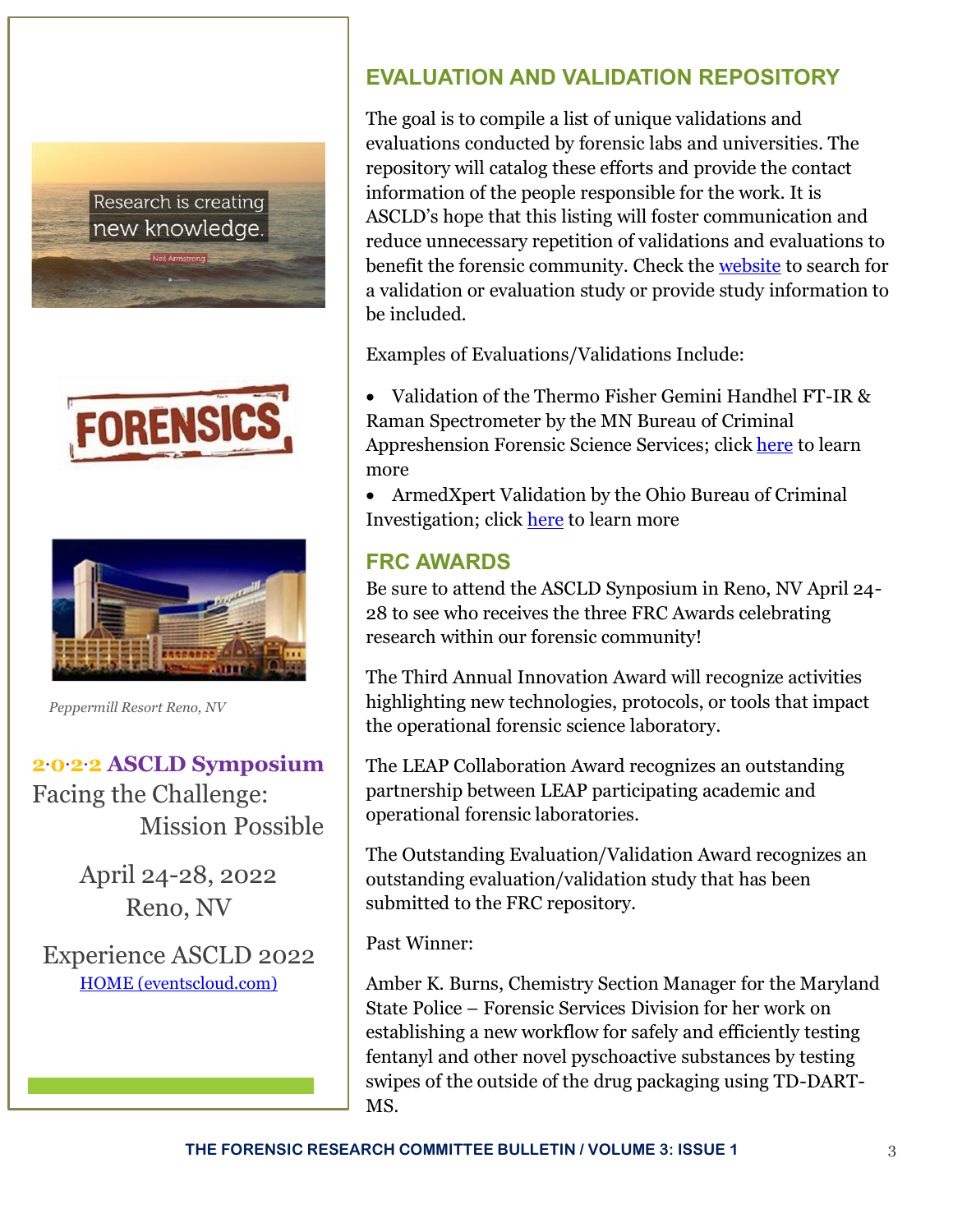

# **American Society of Crime Laboratory Directors Research Priorities 2022-2024**



|                                        | Development and validation of standardized forensic methods and conclusions in impressions,<br>patterns, and trace evidence disciplines                                                                                                                                                                                                                                         |  |  |  |  |
|----------------------------------------|---------------------------------------------------------------------------------------------------------------------------------------------------------------------------------------------------------------------------------------------------------------------------------------------------------------------------------------------------------------------------------|--|--|--|--|
| <b>General</b><br><b>Forensics</b>     | Development, evaluation, and validation of massively parallel sequencing techniques for whole<br>genome sequences, partial genome sequencing, and other forensic casework applications such as<br>proteomics                                                                                                                                                                    |  |  |  |  |
|                                        | Development, evaluation, and validation of statistical or other computational methods to augment<br>interpretation and quantitatively assess the value and strength of forensic evidence                                                                                                                                                                                        |  |  |  |  |
|                                        | Evaluation of accuracy and reliability of forensic examinations as a function of evidence quantity,<br>quality, or complexity                                                                                                                                                                                                                                                   |  |  |  |  |
|                                        | Exploring the best ways to communicate results generated through statistical or other<br>computational methods to non-technical audiences, such as investigators, litigators, and factfinders                                                                                                                                                                                   |  |  |  |  |
|                                        | Research to support the application of evaluative reporting (likelihood ratios/expanded conclusion<br>scales) and testimony for forensic evidence other than DNA (e.g., trace materials)                                                                                                                                                                                        |  |  |  |  |
|                                        | Development of local, National and International ground truth data sets across a range of evidence<br>types for source and activity inferences                                                                                                                                                                                                                                  |  |  |  |  |
|                                        | Understanding the impact of various types of biases (beyond confirmation and contextual bias) on<br>practical decision making across all practitioner types from the scene to the courtroom within the<br>criminal justice system by exploring risk in decision-making and harnessing knowledge in other<br>fields such as medicine, engineering and across the social sciences |  |  |  |  |
| <b>Controlled</b><br><b>Substances</b> | Development of a standardized drying procedure for plant material to ensure consistent<br>quantitative analysis of THC                                                                                                                                                                                                                                                          |  |  |  |  |
|                                        | Error rate studies on qualitative analysis (single tests and schemes) in controlled substances                                                                                                                                                                                                                                                                                  |  |  |  |  |
|                                        | Differentiation between THC-rich and CBD-rich cannabis plants in the field (more sensitive tests)<br>and in the laboratory (more specific tests)                                                                                                                                                                                                                                |  |  |  |  |
|                                        | Alternative methods beyond GC-MS to distinguish fentanyl-related substances (e.g., positional<br>isomers, analogs) including FTIR, derivatization, color test, or other widely used forensic techniques                                                                                                                                                                         |  |  |  |  |
|                                        | Applications for DNA analysis of marijuana to identify cultivar for sourcing and linkage applications                                                                                                                                                                                                                                                                           |  |  |  |  |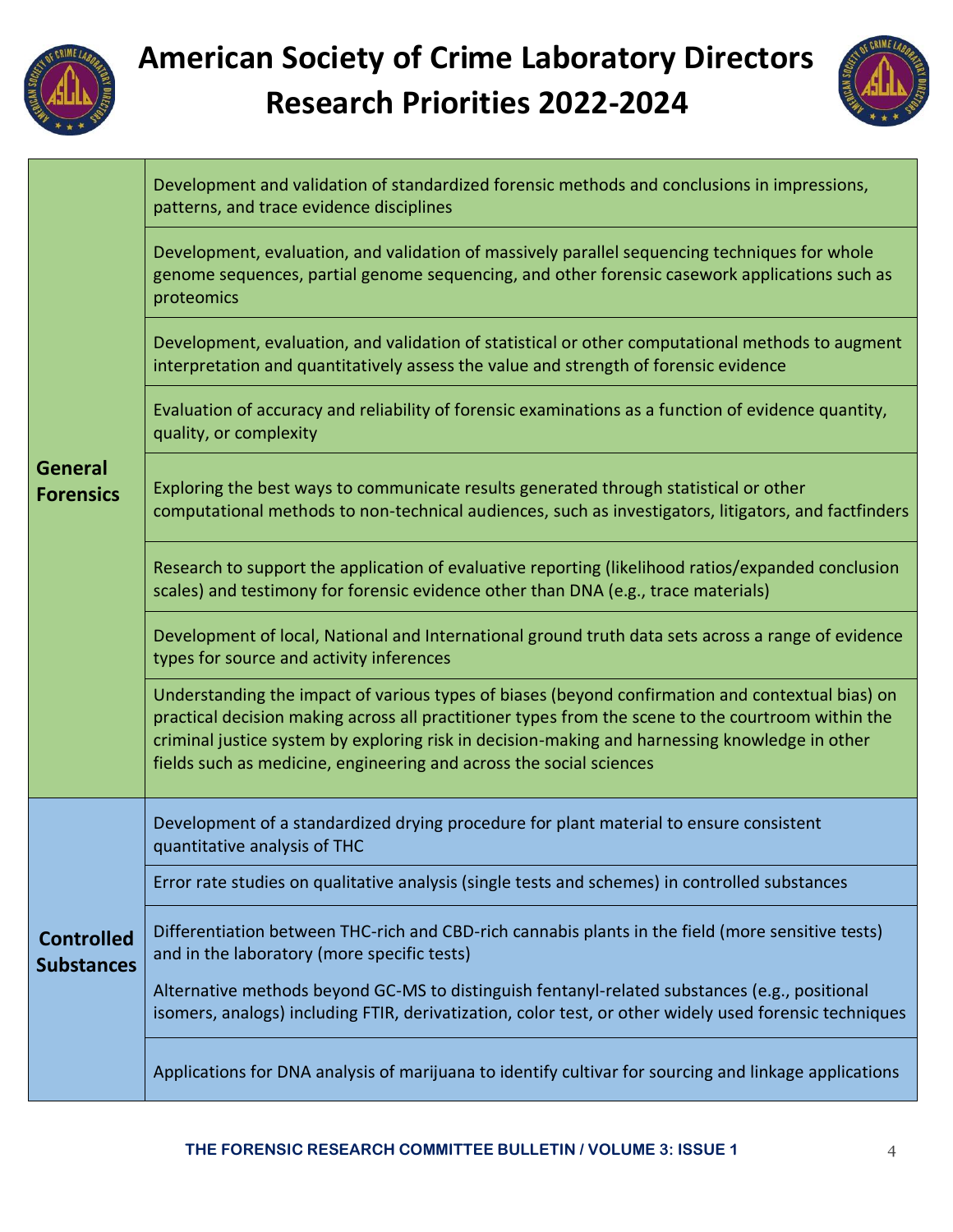

# **American Society of Crime Laboratory Directors Research Priorities 2022-2024**

| <b>DNA/Biology</b>                                         | The ability to detect and locate sufficient biological material (e.g., epithelial cells, extracellular<br>DNA) associated with touched or worn objects, that is not visible to the eye or with alternate light<br>sources, for downstream DNA analysis<br>Explore the use of Rapid DNA instruments for crime scene samples (e.g., touch DNA, sexual<br>assault kits) with comparisons to traditional STR-typing methods |  |  |  |  |
|------------------------------------------------------------|-------------------------------------------------------------------------------------------------------------------------------------------------------------------------------------------------------------------------------------------------------------------------------------------------------------------------------------------------------------------------------------------------------------------------|--|--|--|--|
| <b>Questioned</b><br><b>Documents</b>                      | Validation of conclusion scale in forensic document examination                                                                                                                                                                                                                                                                                                                                                         |  |  |  |  |
| <b>Pattern and</b><br><b>Impression</b><br><b>Evidence</b> | Assessment of examiners' toolmark categorization accuracy                                                                                                                                                                                                                                                                                                                                                               |  |  |  |  |
|                                                            | Development, evaluation, and validation of methods to quantitatively assess the aptitude of<br>candidates in pattern evidence disciplines                                                                                                                                                                                                                                                                               |  |  |  |  |
| <b>Trace</b><br><b>Evidence</b>                            | Development of an integrated and multidisciplinary approach for the advancement of data<br>collection, data management and data analysis to aid interpretation of trace evidence                                                                                                                                                                                                                                        |  |  |  |  |
|                                                            | Comprehensive GSR persistence study                                                                                                                                                                                                                                                                                                                                                                                     |  |  |  |  |
|                                                            | Specific identification of shooters via GSR                                                                                                                                                                                                                                                                                                                                                                             |  |  |  |  |
|                                                            | Modelling the transfer and persistence of different trace evidence materials between a range of<br>substrates                                                                                                                                                                                                                                                                                                           |  |  |  |  |

(Updated November 2021)

#### **RESEARCH EXECUTIVE SUMMARIES**

The FRC has initiated the publication of brief executive summaries of recent literature within the forensic sciences. The initial source of the executive summaries is the proceedings of the triannual 19th INTERPOL International Forensic Science Manager's Symposium literature reviews, originally published by INTERPOL. Click on the topics below to read the reports or check out the ASCLD FRC webpage for more info.

| <b>Forensic Biology</b> | <b>Gunshot Residue</b> | <b>Firearms</b> | <b>Friction Ridge</b> |                |
|-------------------------|------------------------|-----------------|-----------------------|----------------|
| Paint & Glass           | <b>Siezed Drugs</b>    |                 | <b>Toxicology</b>     | <b>DART-MS</b> |

**THE FORENSIC RESEARCH COMMITTEE BULLETIN / VOLUME 3: ISSUE 1** 5